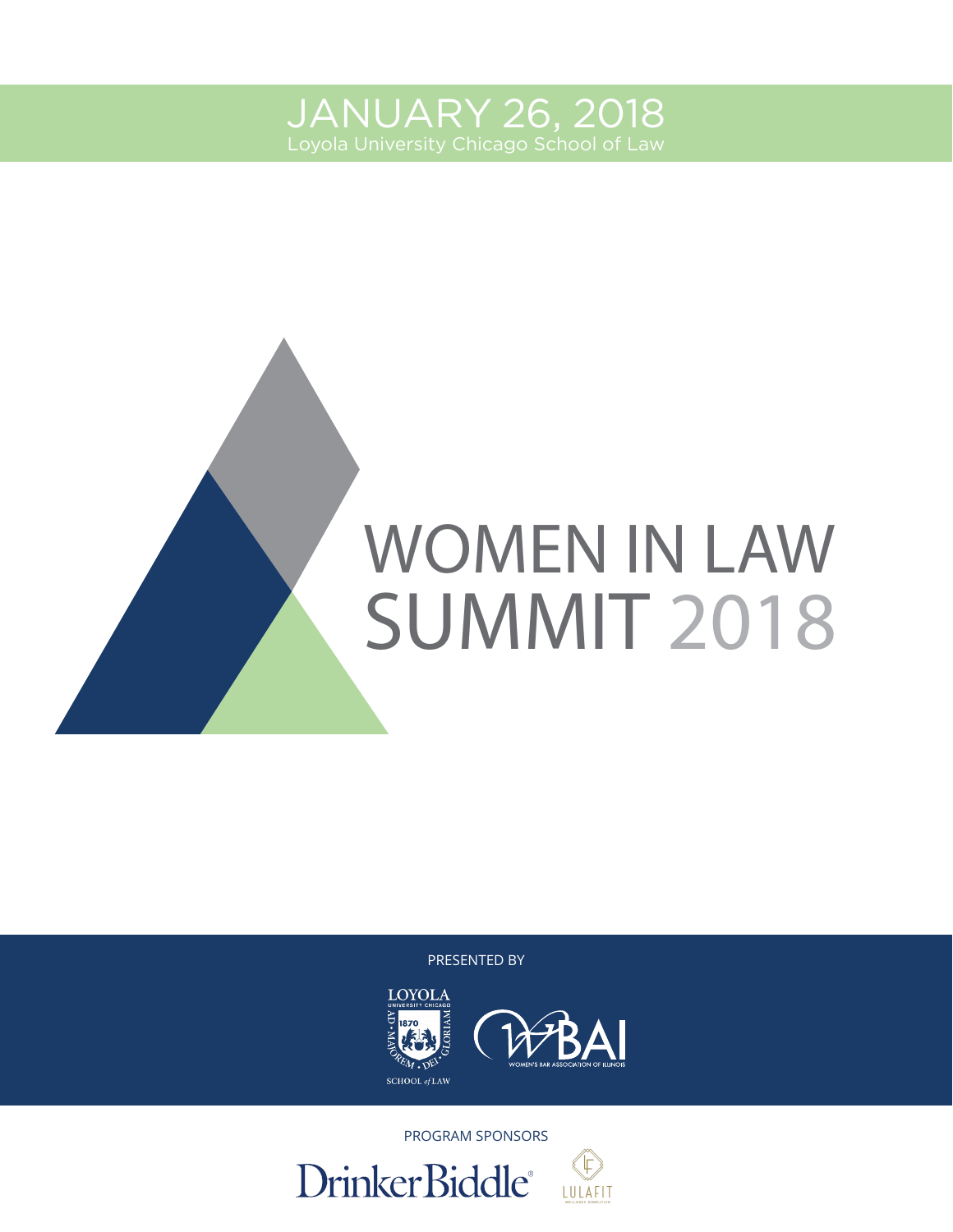



| $\circledcirc$ 8:30 – 9:00 A.M.    | <b>CONTINENTAL BREAKFAST AND CHECK-IN</b>                                                                                                                                                                                                                                                                                                                                                                                                                                                                                                           |
|------------------------------------|-----------------------------------------------------------------------------------------------------------------------------------------------------------------------------------------------------------------------------------------------------------------------------------------------------------------------------------------------------------------------------------------------------------------------------------------------------------------------------------------------------------------------------------------------------|
| $\circledcirc$ 9:00 – 9:15 A.M.    | <b>WELCOME REMARKS</b><br>Kathryn Conway   Marianne Deagle   Elizabeth Winiarski                                                                                                                                                                                                                                                                                                                                                                                                                                                                    |
| $\circledcirc$ 9:15 – 10:45 A.M.   | <b>BREAKING THROUGH BIAS: COMMUNICATION TECHNIQUES FOR WOMEN</b><br>Alton B. Harris   Andrea S. Kramer                                                                                                                                                                                                                                                                                                                                                                                                                                              |
|                                    | Ms. Kramer and Mr. Harris will explain the stereotypes that hold women back and present an<br>integrated set of communication techniques that women can use to avoid the discriminatory<br>consequences of these stereotypes and overcome these biases.                                                                                                                                                                                                                                                                                             |
| $\circledcirc$ 10:45 – 11:00 A.M.  | <b>BREAK</b><br>5-Minute Mindful Movement Exercise with LulaFit                                                                                                                                                                                                                                                                                                                                                                                                                                                                                     |
| $\circled{11:00}$ – 12:00 P.M.     | <b>CHARTING YOUR OWN PATH: ROADS TO SUCCESS</b><br>Moderator: Kathryn Conway/Courtney Wylie<br>Jen Dawson   Desiree F. Moore   Jesse Ruiz                                                                                                                                                                                                                                                                                                                                                                                                           |
|                                    | Although many lawyers think of their career pathway in a linear way, the truth is that careers are often<br>anything but linear. Success and the roads to success in law are more diverse than many realize. On<br>this panel, participants will hear from leaders in law with unique career stories on how they charted<br>their own path to success. They will discuss the obstacles faced, the unexpected situations that they<br>encountered, and the strategies and relationships that helped them forge their own roads to success.           |
| $\textcircled{12:00}$ – 1:00 P.M.  | <b>PROGRESSIVE NETWORKING LUNCH</b>                                                                                                                                                                                                                                                                                                                                                                                                                                                                                                                 |
| $\circ$ 1:00 – 2:00 P.M.           | TURNING YOUR STRESS INTO YOUR STRENGTH: THE POWER OF "NO" AND "YES, PLEASE"<br>Courtney O. Wylie   Amy M. Gardner   Jeena Cho                                                                                                                                                                                                                                                                                                                                                                                                                       |
|                                    | Learn about the benefits and detriments of stress and how to harness it to your advantage. Why you<br>need to say no to be able to say yes to your career and life and how to do it effectively. Understand<br>how to discern the difference between busy and productive so you can maximize your time.<br>Participants will leave with actionable techniques they can employ immediately to become more<br>effective as leaders in life and law.                                                                                                   |
| $\textcircled{2}:00 - 3:00$ P.M.   | <b>LEADING AS WOMEN: WHAT REALLY WORKS</b><br>Moderator: Elizabeth Winiarski<br>Jennifer Breuer   Kimberly G. Metrick   Nicole Nocera   Tina Tabacchi                                                                                                                                                                                                                                                                                                                                                                                               |
|                                    | In a male dominated profession, woman can struggle with finding an effective and authentic<br>leadership style. The panelists will discuss how they have found success as leaders throughout their<br>careers. They will discuss the strategies that worked for them as women, what obstacles they faced<br>and how they overcame them, what helped them find their effective brand of leadership, and how<br>they have helped other women in the profession to become leaders themselves.                                                          |
| $\circledcirc$ 3:00 - 3:15 P.M.    | <b>BREAK</b><br>5-Minute Mindful Movement Exercise with LulaFit                                                                                                                                                                                                                                                                                                                                                                                                                                                                                     |
| $\circledcirc$ 3:15 – 4:15 P.M.    | THE MALE PERSPECTIVE: SUPPORTING WOMEN AS LEADERS IN LAW<br>Moderator: Alton B. Harris<br>Gerald J. Bekkerman   Peter B. Bensinger, Jr.   Hon. Thomas R. Mulroy   John C. Stiglich II                                                                                                                                                                                                                                                                                                                                                               |
|                                    | To solve any problem, we must first seek to understand it and then partner with people willing to help<br>change it. This panel will provide a male perspective on the issues women face in the practice of law,<br>how to women can gain support from their male counterparts to make a difference, how these men<br>work to support their female colleagues, and what more can be done on both sides. The panel will<br>also discuss the importance of male mentors and sponsors as well as the challenges posed by the<br>current legal culture. |
| $\textcircled{2}$ 4:15 - 4:45 P.M. | <b>CLOSING REMARKS</b><br>Kathryn Conway   Andrea S. Kramer   Elizabeth Winiarski   Courtney O. Wylie                                                                                                                                                                                                                                                                                                                                                                                                                                               |
| $\textcircled{2}$ 4:45 - 6:15 P.M. | <b>NETWORKING &amp; RECEPTION</b>                                                                                                                                                                                                                                                                                                                                                                                                                                                                                                                   |